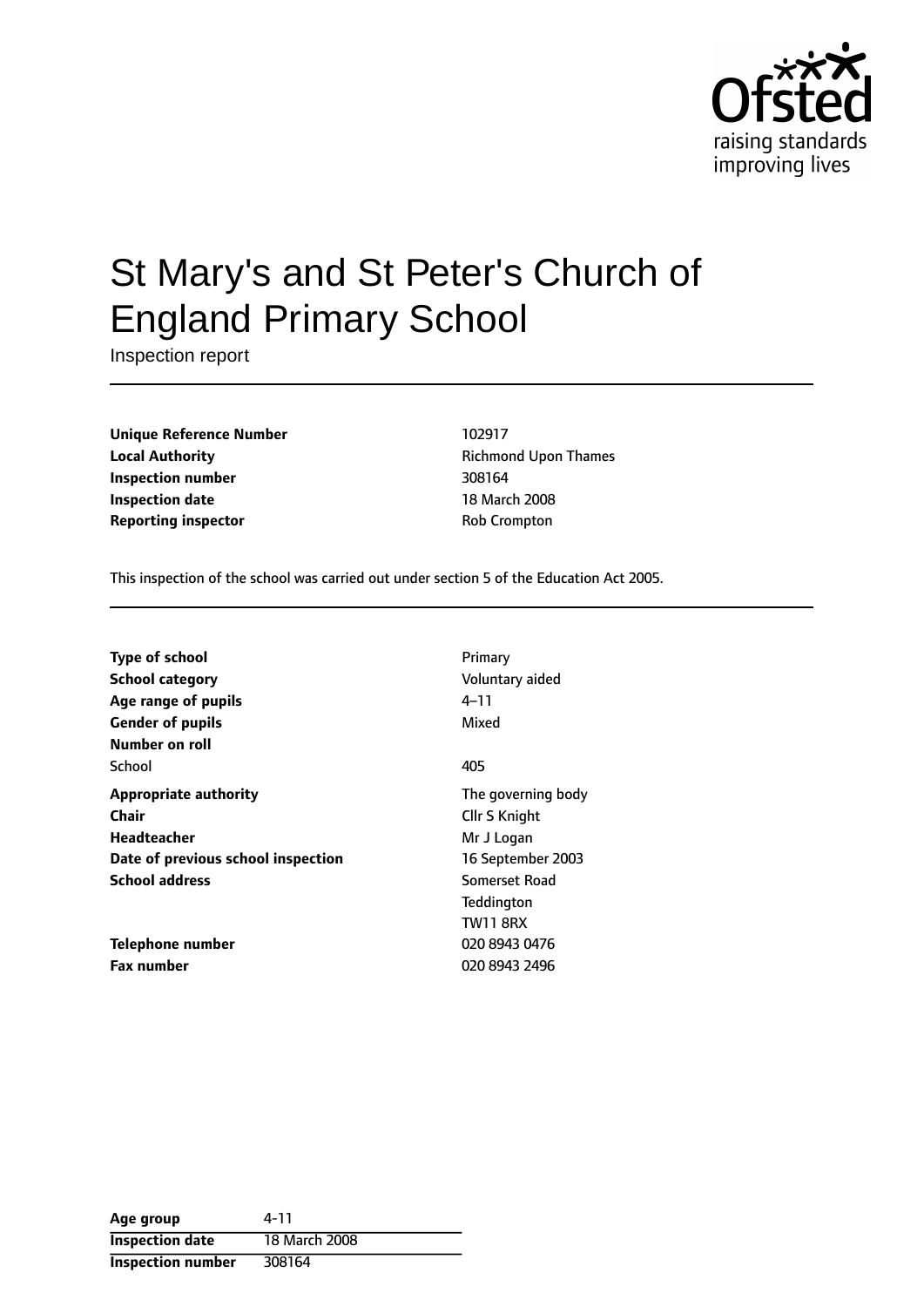© Crown copyright 2008

.

#### Website: www.ofsted.gov.uk

This document may be reproduced in whole or in part for non-commercial educational purposes, provided that the information quoted is reproduced without adaptation and the source and date of publication are stated.

Further copies of this report are obtainable from the school. Under the Education Act 2005, the school must provide a copy of this report free of charge to certain categories of people. A charge not exceeding the full cost of reproduction may be made for any other copies supplied.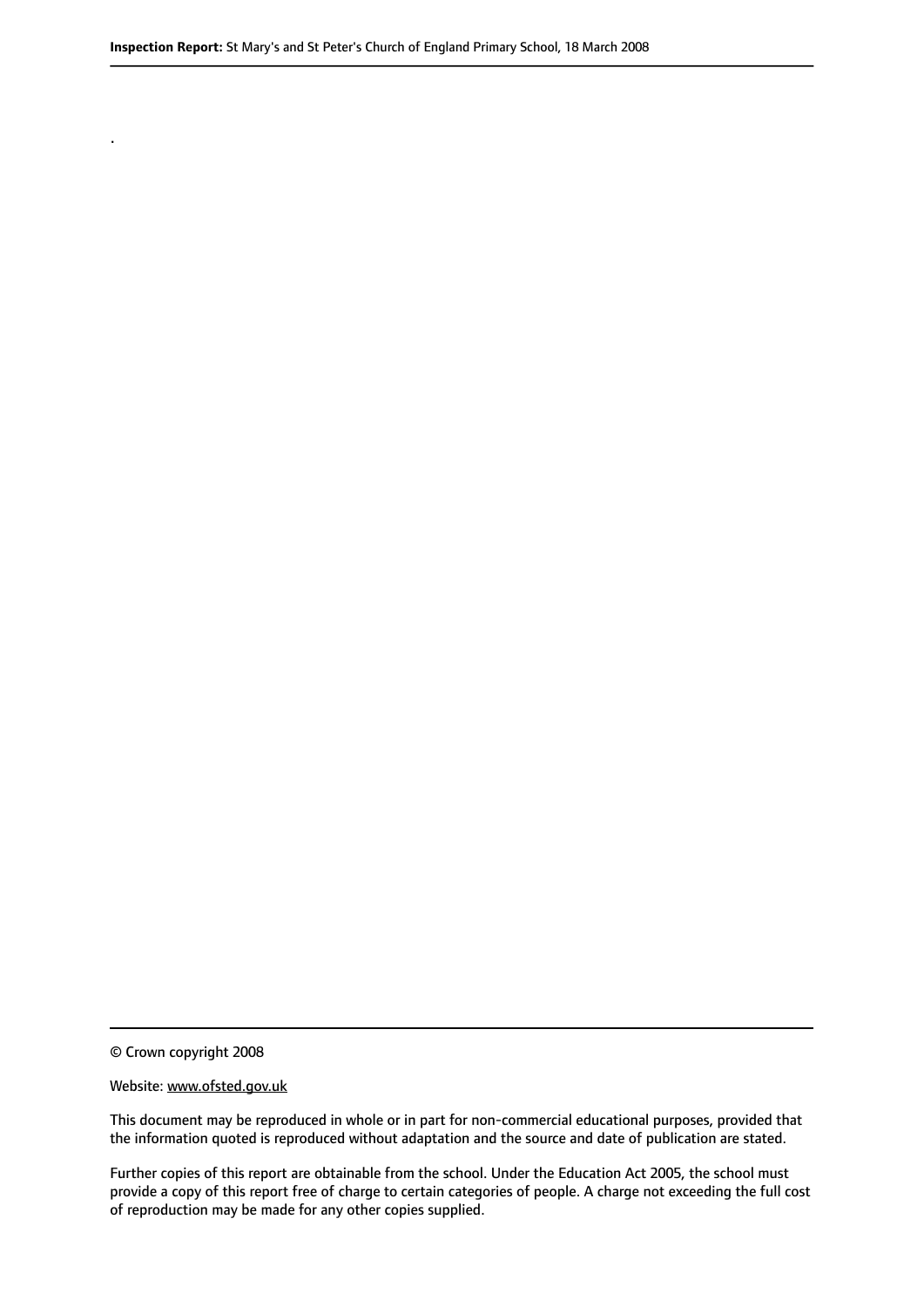# **Introduction**

The inspection was carried out by an Additional Inspector. The school was visited for one day. The inspector investigated the following issuesin detail: achievement and standards, particularly in the Foundation Stage and Year 2, pupils' spiritual and cultural development, academic guidance, and the impact of leadership and management on the school's overall performance. Evidence was gathered from the school's self-evaluation, national published assessment data and the school's own assessment records, curriculum and planning documents, observation of the school at work, interviews with staff and pupils and the parents' questionnaires. Other aspects of the school's work were not investigated in detail, but the inspector found no evidence to suggest that the school's own assessments were not justified, and these have been included where appropriate in this report.

## **Description of the school**

The school is larger than the average primary school. Most pupils are White British, with 20% coming from a range of minority ethnic backgrounds. Very few pupils are at an early stage of acquiring English. The proportion of pupils with learning difficulties and/or disabilitiesis about half the national average. Most of the pupils who need extra support have speech and communication problems or specific learning difficulties. Eight pupils have a statement of special educational needs, most of whom have physical disabilities or behavioural difficulties.

## **Key for inspection grades**

| Grade 1 | Outstanding  |
|---------|--------------|
| Grade 2 | Good         |
| Grade 3 | Satisfactory |
| Grade 4 | Inadequate   |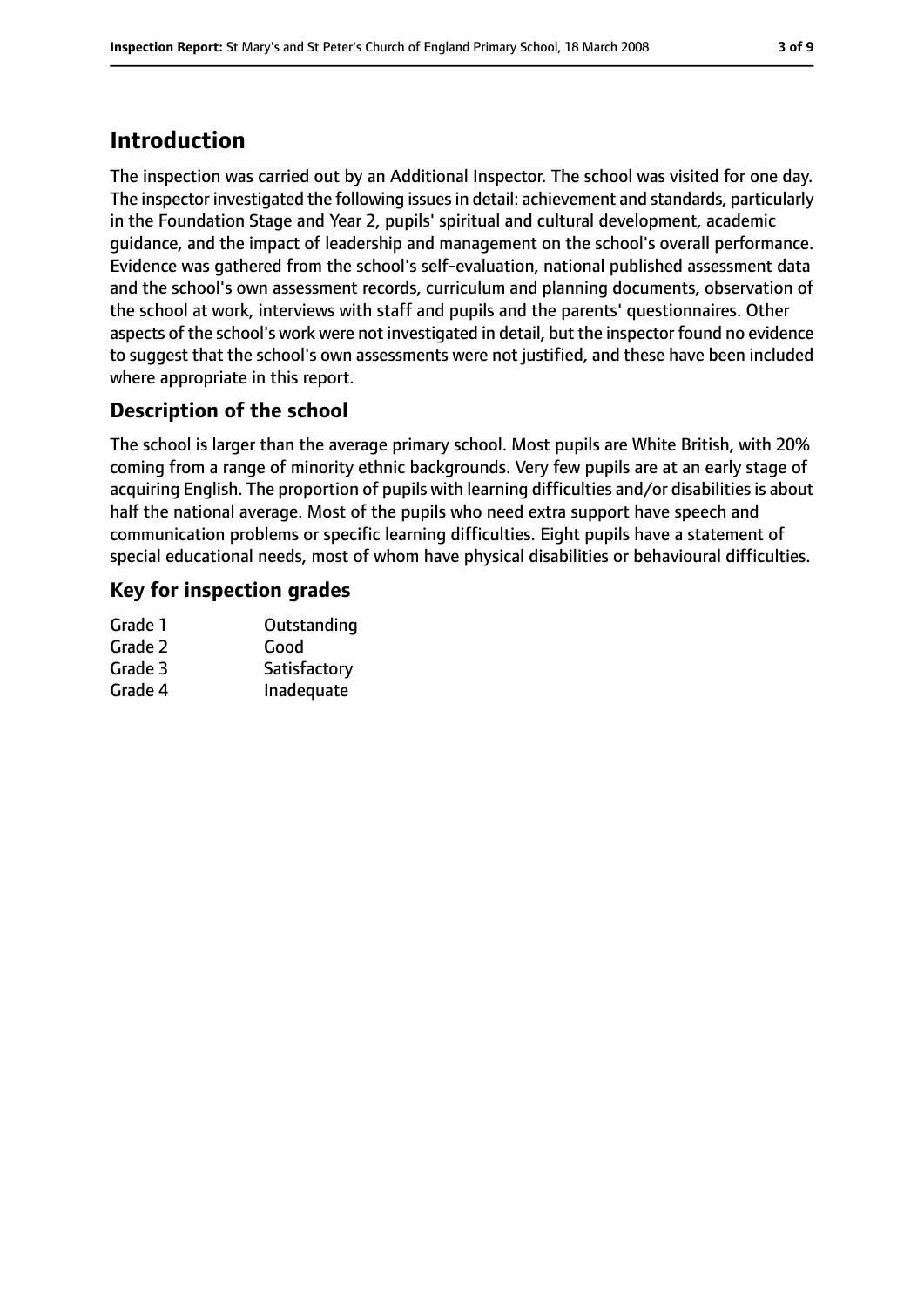# **Overall effectiveness of the school**

#### **Grade: 1**

This is an outstanding school. One parent's comment, 'This is an excellent school with an enthusiastic and imaginative staff who provide a very exciting education for my children,' reflected the views expressed by the vast majority of parents who responded to the questionnaire. Pupils expressed similar sentiments, giving the school 'ten out of ten' for enjoyment.

Standards and achievement are outstanding. Excellent teaching, coupled with pupils' highly positive attitudes means that they achieve very well and reach exceptionally high standards. The understanding and skills children have as they enter the school are above those typical of their age. The school's detailed assessment information shows that pupils achieve very well through Reception and Years 1 and 2. A slight dip in attainment in Year 2 has been addressed successfully and current pupils are on course to reach above average standards. Achievement through Years 3 to 6 is exceptional and puts the school in the top 10% of all schools nationally. Whatever their starting points, pupils do well. For example, the proportion of pupils exceeding the expected standards in Year 6 is twice the national average in English, mathematics and science. Pupils with moderate learning difficulties are well supported and their attainment is above that found nationally for such pupils.

Within this highly positive picture, the school's meticulous tracking of achievement revealed that some pupils are not making quite the same progress in writing as they are in reading, and this is rightly a development priority. Skilled feedback by staff encourages pupils to strive for the challenging targets they are set. Lessons are well planned, take into account what pupils have previously found easy or difficult, and move at a brisk pace. Teachers inspire pupils to rise to the high level of challenge. They routinely share the learning objectives for each lesson, so pupils have a clear idea of the purpose of the work. For example, because the importance of introductory sentences was made clear in a Year 4 lesson, pupils' subsequent work included such powerful openers as, 'Nightfall. The snow was crunching under my feet' and 'I had been waiting for this moment all my life.'

Pupils' personal development and well-being, including their spiritual, moral, social and cultural development, are outstanding. Pupils behave extremely well. They grow in self-confidence, increasingly become independent, and try hard to succeed. Pupils feel safe in school. They are keen to point out that, on the very rare occasions that bullying occurs, it is dealt with promptly and fairly. Pupils have an excellent understanding of the importance of healthy nutrition and exercise. Pupils' strong empathy and concern for those in less fortunate circumstances is evident in their enthusiastic support of charities. They are proud of receiving the London Schools Environment Award and how their ideas were incorporated into the school's'greenleaf garden'. The school won last year's Richmond in Bloom competition and pupils successfully lobbied the council to introduce a food recycling scheme in the borough's schools. The school council reports to the governors termly. They frequently take part in teacher interviews. Through such activities, pupils make an excellent contribution to school life. A junior citizenship programme and links with business organisations help pupils to develop skills that are relevant to their future economic well-being.

The outstanding curriculum offers many opportunities for pupils to excel. Stimulating topics, often involving visits to places of interest and outside speakers, capture pupils' imagination. For example, pupils talked enthusiastically about how visiting authors had inspired them and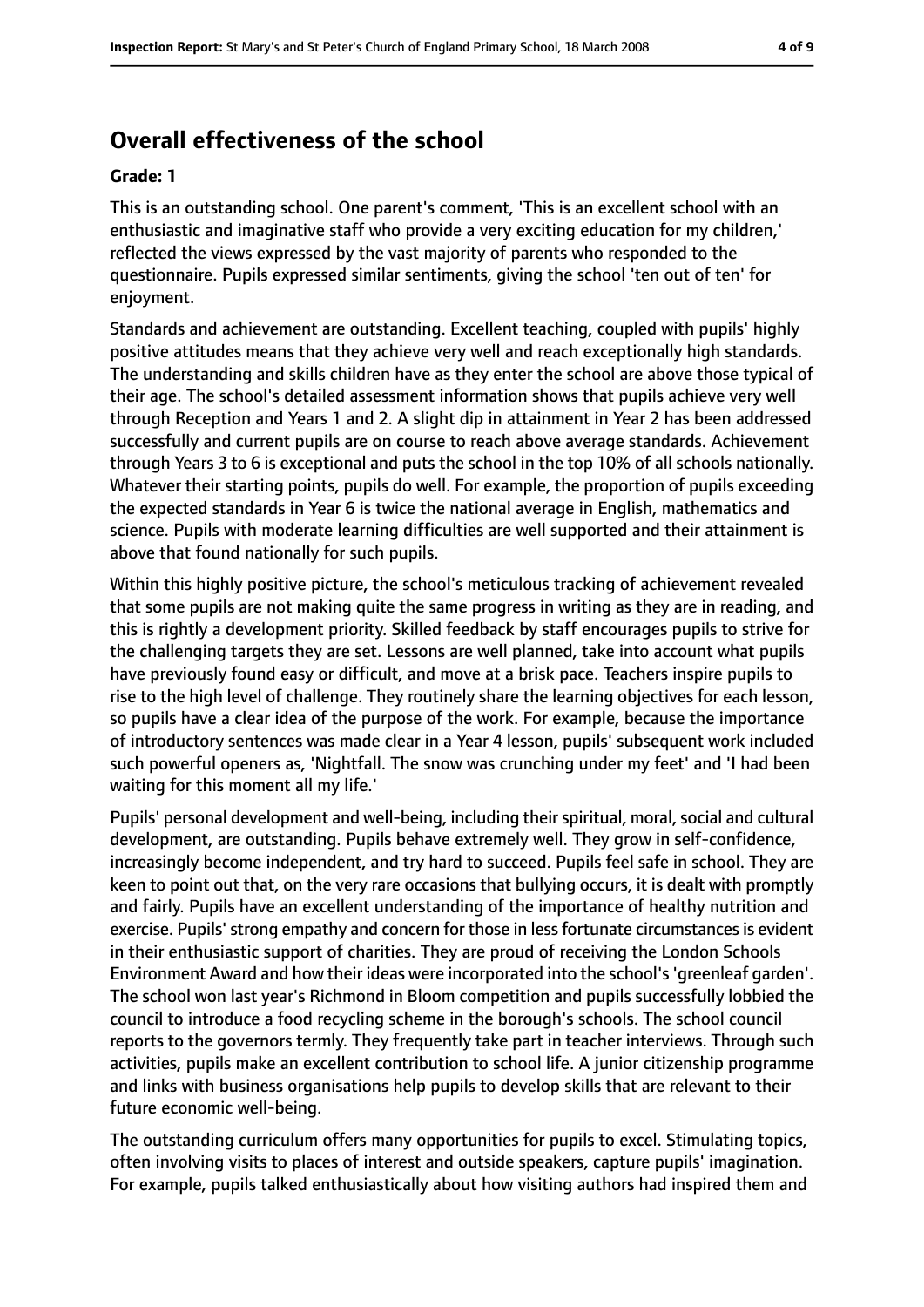helped to improve their poetry writing. A wide range of extra activities broadens their experience. The many sporting clubs promote health, fitness and teamwork. Other activities, such as the philosophy club led by a governor and a teacher, particularly appeal to gifted and talented pupils. The performing arts feature strongly. Working with professional actors, pupils perform extracts from Shakespeare's plays. Over three terms, all Year 4 pupils are taught the guitar, trombone and saxophone. Procedures for ensuring pupils' safety are first class and parents much appreciate the outstanding care, guidance and support their children receive; as one commented, 'All members of staff are extremely kind and helpful. They work very hard to make school life fun and a positive experience'. Pupils with physical disabilities are extremely well supported. Outside expertise is called upon frequently and, where necessary, specialist equipment such as Braille machines are provided.

Leadership and management are outstanding. There is a very strong team spirit and all staff are committed to sustaining a creative learning environment that stimulates and engages the pupils. Subject leaders provide well-informed and innovative leadership which inspires staff in their pursuit of excellence and even higher standards. Governors are regularly seen in the school. They often help out with working groups and other activities. Governors take their role in holding the school to account very seriously and take a full part in the school's excellent monitoring and review procedures. Self-evaluation is accurate and realistic, and reveals strengths and areas for improvement. Governors are actively involved in strategic planning and manage funds well. The school's excellent capacity to improve is evident from the excellent progress made since the last inspection and the common determination to move further forward.

## **Effectiveness of the Foundation Stage**

#### **Grade: 1**

Home visits and strong links with feeder nurseries and playgroups, plus a very good induction process, help children settle in very quickly. Excellent provision in the Reception classes enables them to progress very well and most reach or exceed the expected standards. The teaching is lively and underpinned by warm relationships and a secure knowledge of how young children learn. Through careful observation staff build up a clear picture of children's strengths and specific needs, in order to refine their planning. Children delight in using the wealth of indoor and outdoor resources. In addition to a very secure foundation in literacy and numeracy, children develop particularly good computer skills. For example, children use an introductory graphics program to create and manipulate images and frequently use digital cameras to record their work. They take full advantage of well-designed outdoor adventure apparatus, the large construction blocks and toy vehicles. Such activities successfully promote their social, mathematical and physical development.

## **What the school should do to improve further**

■ Sustain the current emphasis on writing to bring achievement more in line with that in reading by the end of Year 6.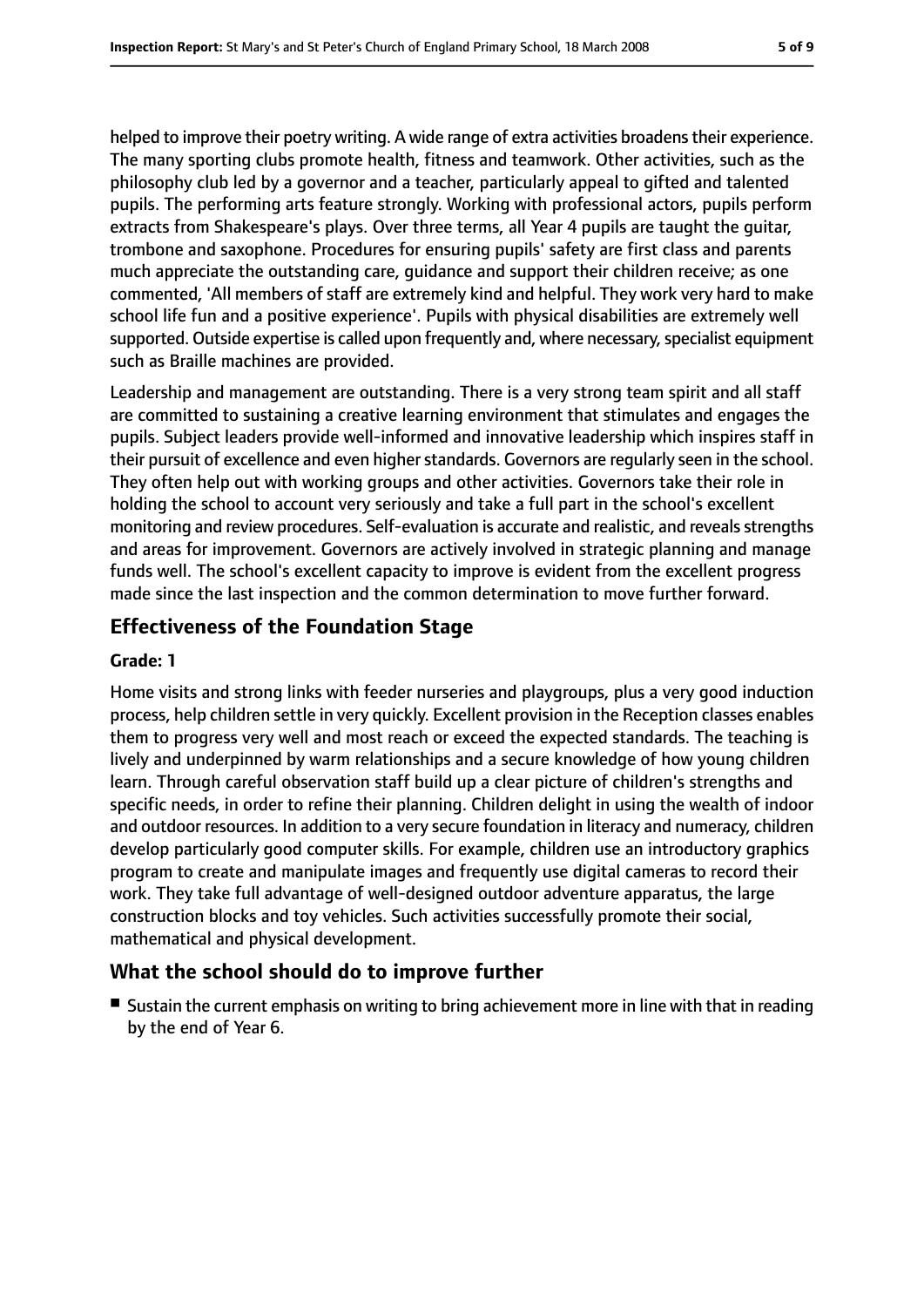**Any complaints about the inspection or the report should be made following the procedures set out in the guidance 'Complaints about school inspection', which is available from Ofsted's website: www.ofsted.gov.uk.**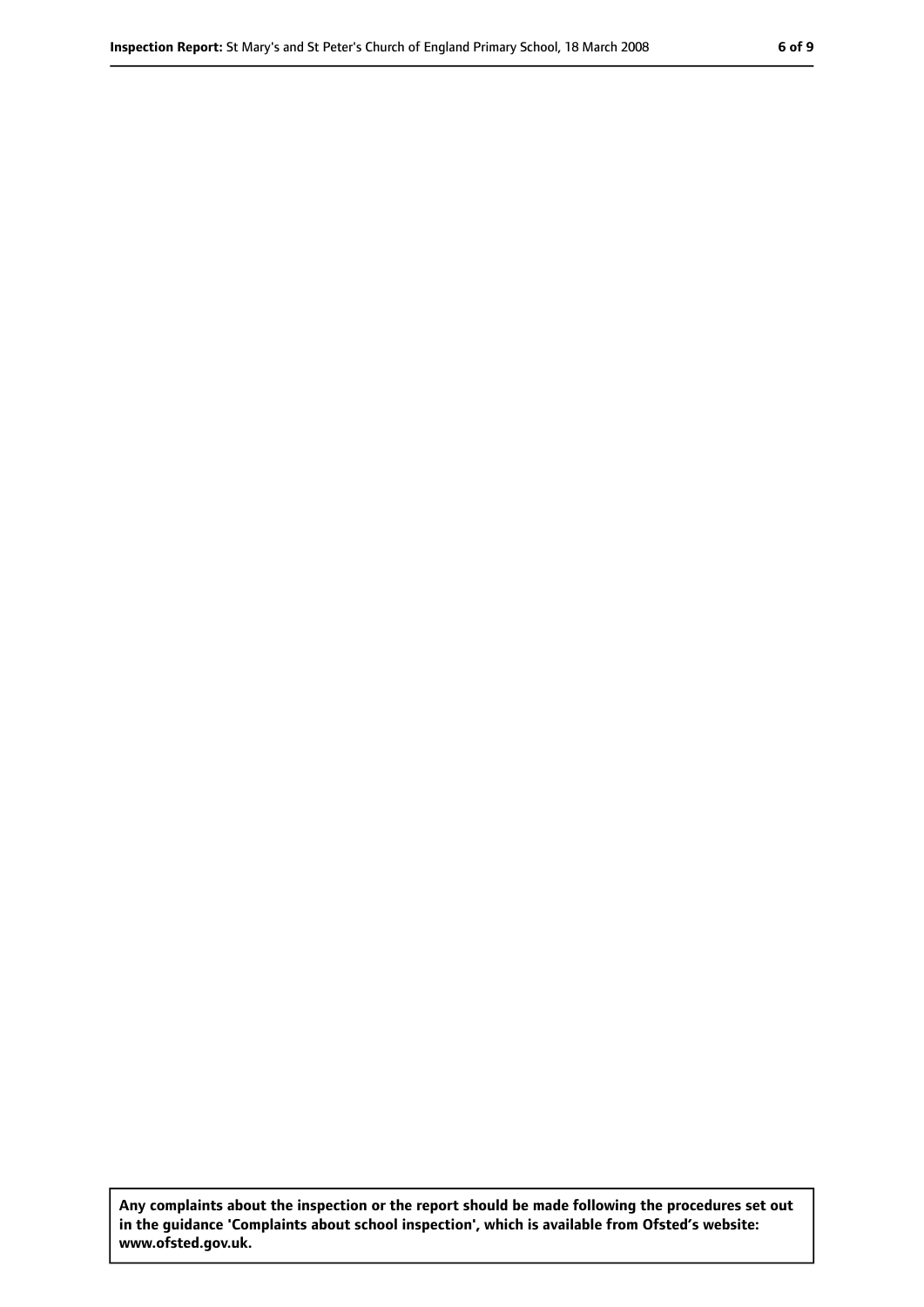# **Inspection judgements**

| $\dot{ }$ Key to judgements: grade 1 is outstanding, grade 2 good, grade 3 satisfactory, and | <b>School</b>  |
|----------------------------------------------------------------------------------------------|----------------|
| arade 4 inadequate                                                                           | <b>Overall</b> |

## **Overall effectiveness**

| How effective, efficient and inclusive is the provision of education, integrated<br>care and any extended services in meeting the needs of learners? |     |
|------------------------------------------------------------------------------------------------------------------------------------------------------|-----|
| Effective steps have been taken to promote improvement since the last<br>inspection                                                                  | Yes |
| How well does the school work in partnership with others to promote learners'<br>well-being?                                                         |     |
| The effectiveness of the Foundation Stage                                                                                                            |     |
| The capacity to make any necessary improvements                                                                                                      |     |

## **Achievement and standards**

| How well do learners achieve?                                                                               |  |
|-------------------------------------------------------------------------------------------------------------|--|
| The standards <sup>1</sup> reached by learners                                                              |  |
| How well learners make progress, taking account of any significant variations between<br>groups of learners |  |
| How well learners with learning difficulties and disabilities make progress                                 |  |

## **Personal development and well-being**

| How good is the overall personal development and well-being of the<br>learners?                                  |  |
|------------------------------------------------------------------------------------------------------------------|--|
| The extent of learners' spiritual, moral, social and cultural development                                        |  |
| The extent to which learners adopt healthy lifestyles                                                            |  |
| The extent to which learners adopt safe practices                                                                |  |
| How well learners enjoy their education                                                                          |  |
| The attendance of learners                                                                                       |  |
| The behaviour of learners                                                                                        |  |
| The extent to which learners make a positive contribution to the community                                       |  |
| How well learners develop workplace and other skills that will contribute to<br>their future economic well-being |  |

## **The quality of provision**

| How effective are teaching and learning in meeting the full range of the<br>learners' needs?          |  |
|-------------------------------------------------------------------------------------------------------|--|
| How well do the curriculum and other activities meet the range of needs<br>and interests of learners? |  |
| How well are learners cared for, quided and supported?                                                |  |

#### **Annex A**

 $^1$  Grade 1 - Exceptionally and consistently high; Grade 2 - Generally above average with none significantly below average; Grade 3 - Broadly average to below average; Grade 4 - Exceptionally low.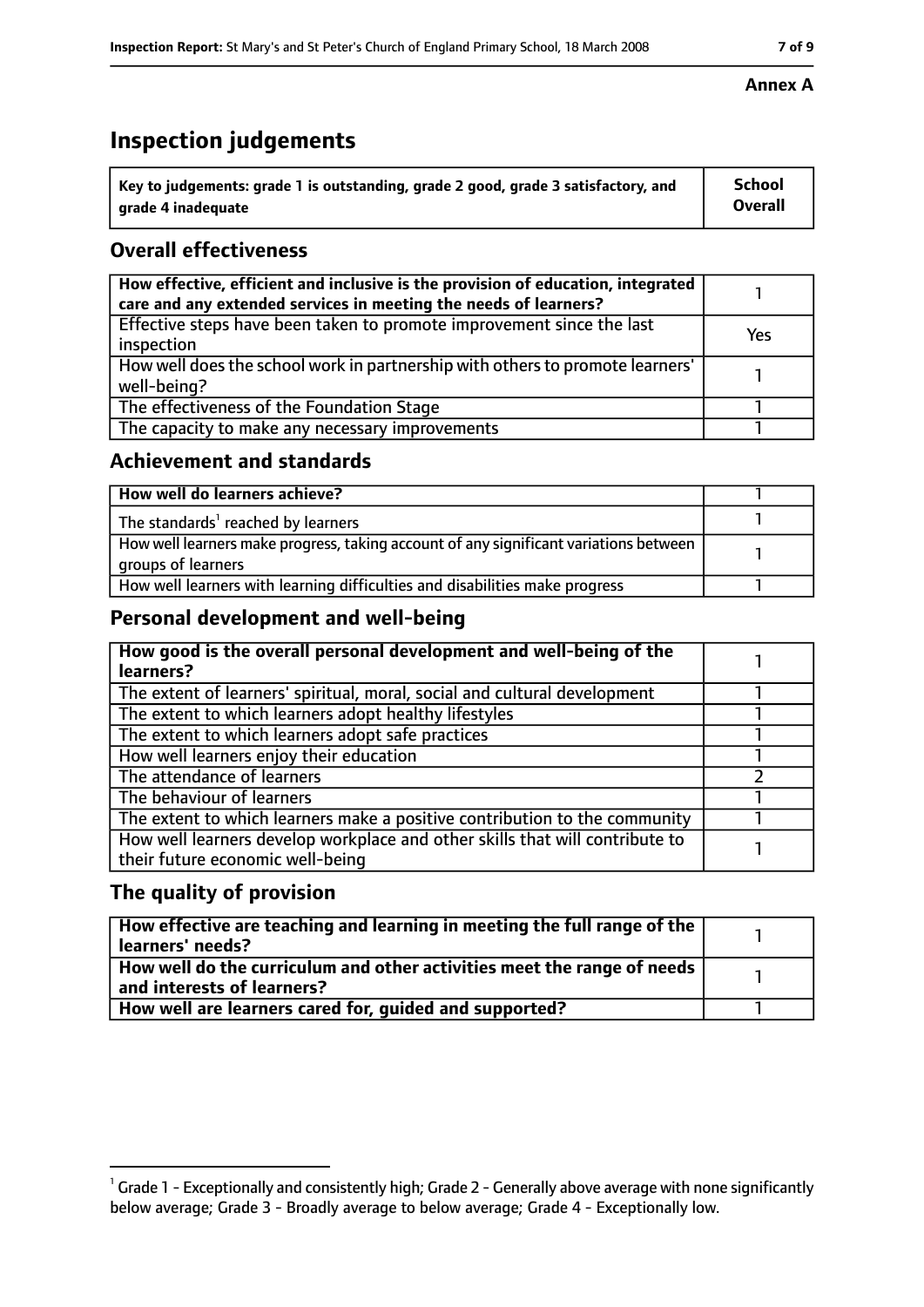#### **Annex A**

# **Leadership and management**

| How effective are leadership and management in raising achievement<br>and supporting all learners?                                              |     |
|-------------------------------------------------------------------------------------------------------------------------------------------------|-----|
| How effectively leaders and managers at all levels set clear direction leading<br>to improvement and promote high quality of care and education |     |
| How effectively leaders and managers use challenging targets to raise standards                                                                 |     |
| The effectiveness of the school's self-evaluation                                                                                               |     |
| How well equality of opportunity is promoted and discrimination tackled so<br>that all learners achieve as well as they can                     |     |
| How effectively and efficiently resources, including staff, are deployed to<br>achieve value for money                                          |     |
| The extent to which governors and other supervisory boards discharge their<br>responsibilities                                                  |     |
| Do procedures for safequarding learners meet current government<br>requirements?                                                                | Yes |
| Does this school require special measures?                                                                                                      | No  |
| Does this school require a notice to improve?                                                                                                   | No  |